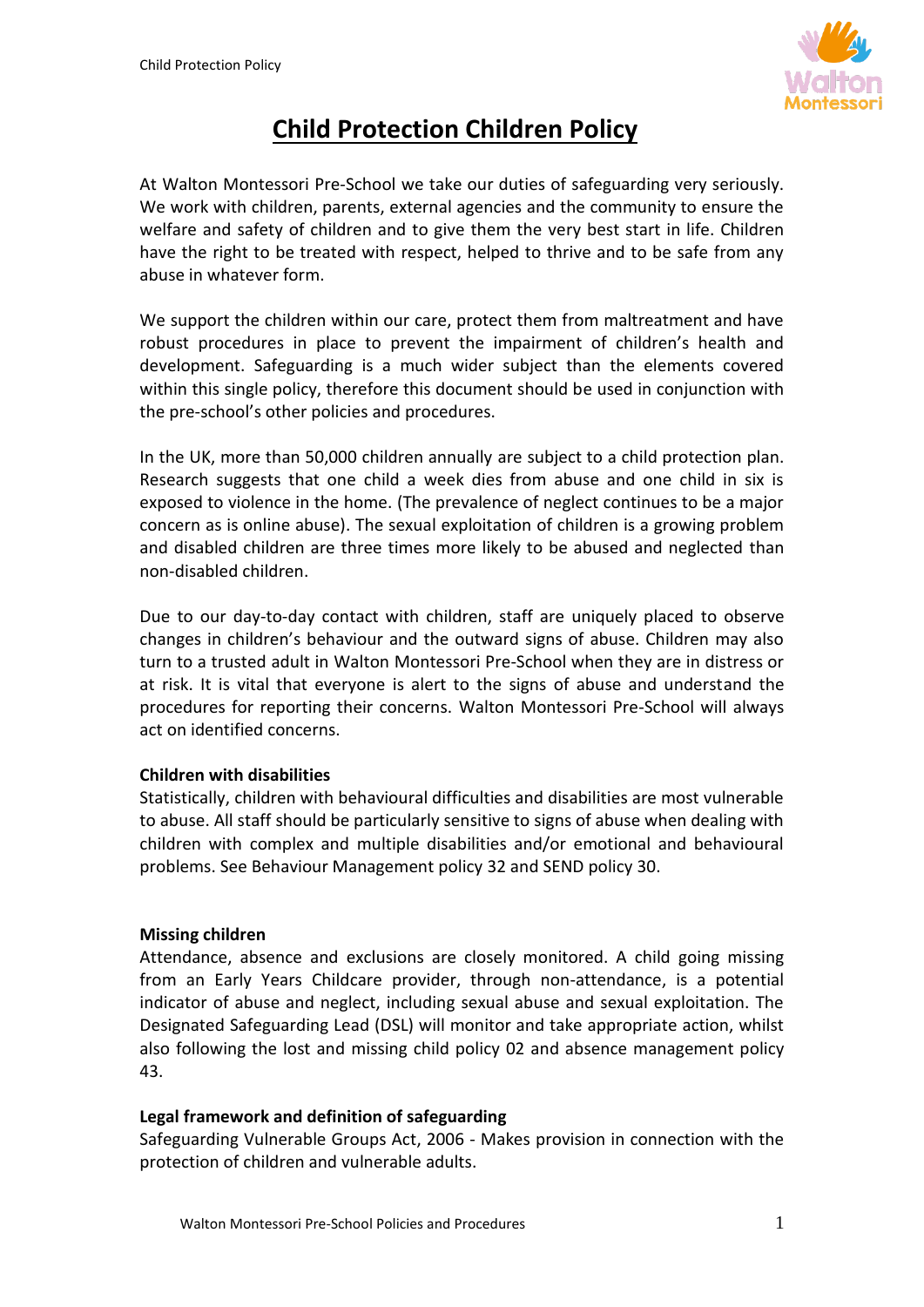

**The Statutory Framework for the Early Years Foundation Stage (EYFS), 2014** - Section 3 covers the Safeguarding and Welfare Requirements including child protection. All staff must read all documents relating to the EYFS. Copies can be found in the Pre-School office.

**Working together to safeguard children, 2018** – Covers the legislative requirements and expectations of individual services to safeguard and promote the welfare of children. Also the framework for Surrey Safeguarding Children's Board (SSCB) to monitor the effectiveness of local services, including safeguarding arrangements in Early Years

**Keeping Children Safe in Education, 2018** – Issued under section 175 of the Education Act 2002, the Education Regulations 2014 and the Education (Non-Maintained Schools) Regulations 2011. Early Years providers should have regard to this guidance when carrying out their duties to safeguard and promote the welfare of children.

**What to do if you're worried a child is being abused. Advice for practitioners, 2015** – Non-statutory advice which helps practitioners to identify abuse and neglect and take appropriate action. All staff much read the guidance, a copy can be found in the pre-school office.

**Childcare Act, 2006** – Makes provision about the powers and duties of local authorities and other bodies in England in relation to the improvement of the wellbeing of young children. Makes provision about the powers and duties of local authorities in relation to the provision of childcare and the provision of information to parents and other persons. Makes provision about the regulation and inspection of childcare provision and for connected purposes.

**Children Act, 2004** – Makes provision for the establishments of a Children's Commissioner. Makes provision about services provided to and for children and young people by local authorities and other persons. Makes provision about private fostering, child minding and day care, adoption review panels. Makes provision to identify the difference of reasonable punishment, the making of grants as respects children and families, child safety orders, publication or material relating to children involved in certain legal proceedings and the disclosure by the Inland Revenue of information relating to children.

**Counter terrorism and security Act, 2015 (Prevent Duty 2015)** – Non-statutory advice produced to aid understanding and the implications of the Prevent Duty. The Prevent Duty is the duty to counter terrorism and Security Act 2015.

Safeguarding and promoting the welfare of children, in relation to this policy is defined as:

- Protecting children from maltreatment
- Preventing the impairment of children's health or development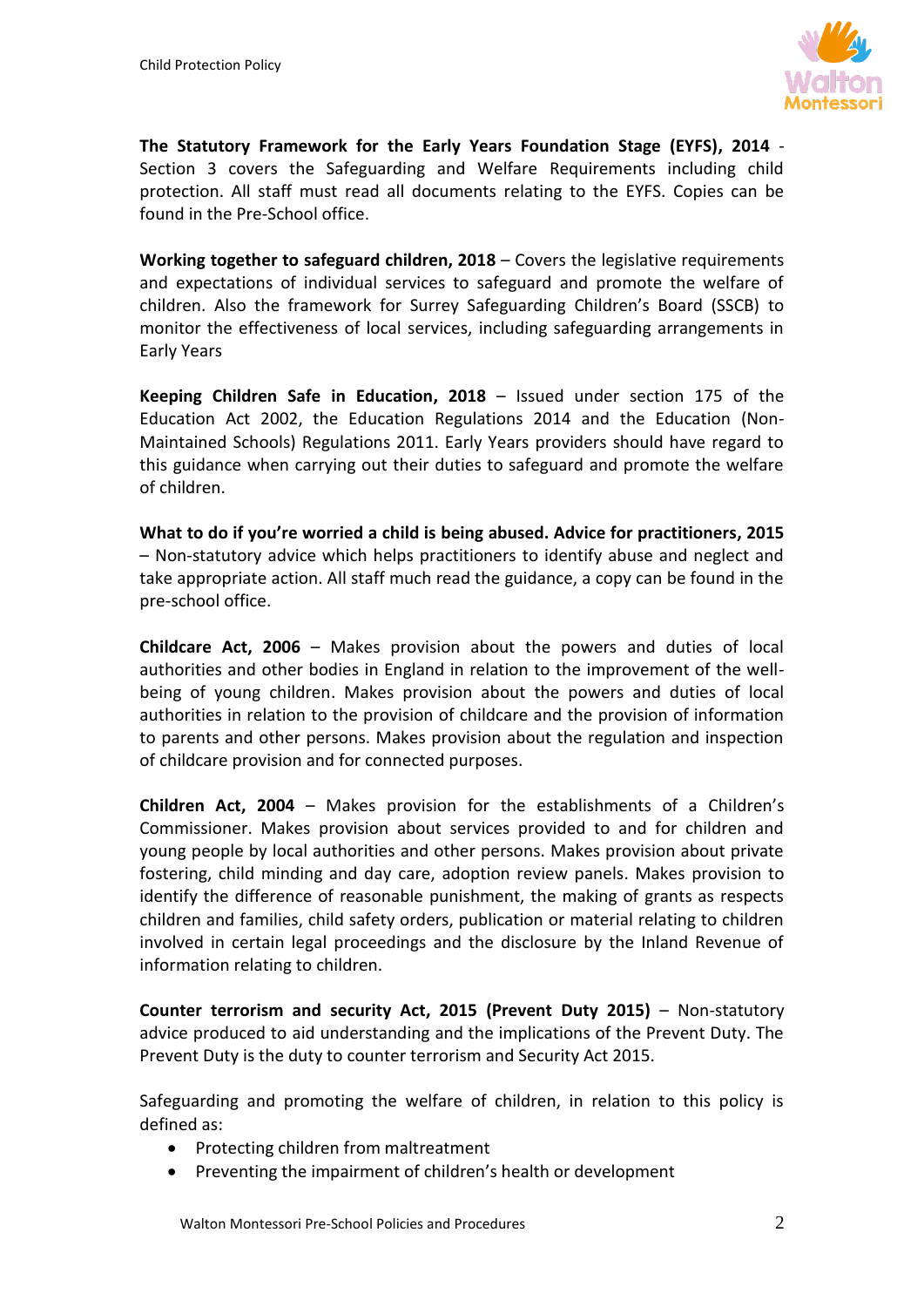

- Ensuring that children are growing up in circumstances consistent with the provision of safe and effective care
- Taking action to enable all children to have the best outcomes.

*(*Definition taken from the HM Government document 'Working together to safeguard children 2018').

# **Policy intention**

To safeguard children and promote their welfare we will:

- Create an environment to encourage children to develop a positive selfimage
- Provide positive role models
- Encourage children to develop a sense of independence in a way that is appropriate to their age and stage of development
- Provide a safe and secure environment for all children
- Always listen to children
- Provide an environment where practitioners are confident to identify where children and families may need intervention and seek the help they need
- Share information with other agencies as appropriate
- Promote, uphold and encourage "British Values" of democracy, rule of law, individual liberty, mutual respect and tolerance.

At Walton Montessori Pre-School we are aware that abuse does occur in our society and we are vigilant in identifying signs of abuse and reporting concerns. Our practitioners have a duty to protect and promote the welfare of children. Due to the many hours of care we are providing, staff may often be the first people to identify that there could be a problem. They might well be the first people in whom children confide information that may suggest abuse or to spot changes in a child's behaviour which could indicate abuse.

Our prime responsibility is the welfare and well-being of each child in our care. As such we believe we have a duty to the children, parents and staff to act quickly and responsibly in any instance that may come to our attention. This includes sharing information with any relevant agencies such as local authority services for children's social care, health professionals or the police. All staff will work with other agencies as part of a multi-agency team, where needed, in the best interests of the child.

We aim to:

- Keep the child at the centre of all we do
- Ensure staff are trained to understand the safeguarding policy and procedures, are alert to identify possible signs of abuse, understand what is meant by child protection and are aware of the different ways in which children can be harmed. This also includes abuse by other children through bullying or discriminatory behaviour
- Ensure that all staff feel confident and supported to act in the best interest of the child and are confident to share information and seek any help that the child may need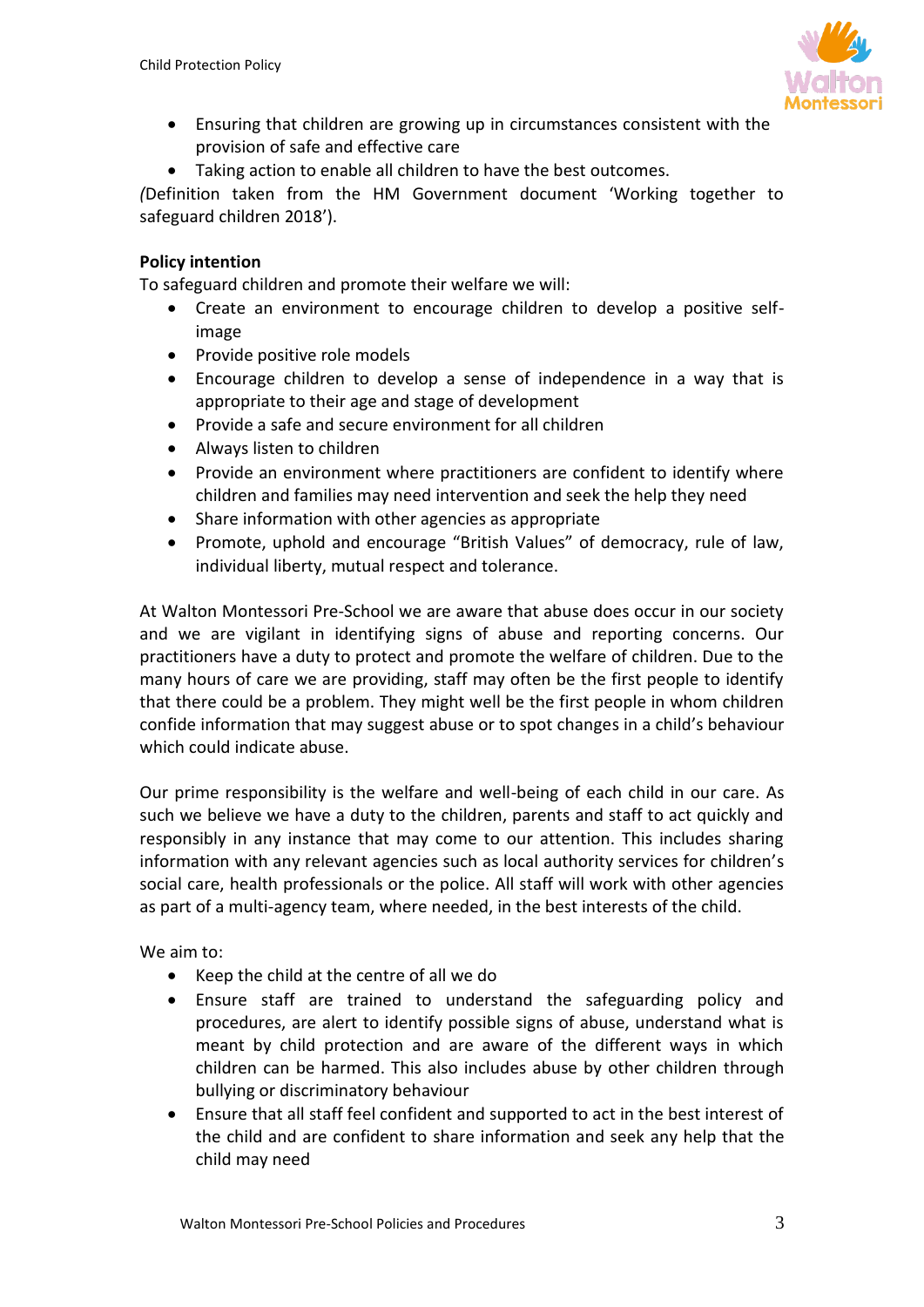

- Ensure that all staff are familiar and updated regularly with child protection training and procedures and kept informed of changes to local/national procedures
- Make any referrals in a timely way, sharing relevant information as necessary in line with procedures set out by the Surrey Safeguarding Children's Board (SSCB), Multi-Agency Safeguarding Referral Hub (MASH), Local Authority's Designated Officer (LADO) and Local Procedure.
- Make referral to Prevent Duty Channel Officer where a concern of possible radicalisation is raised. Follow emergency procedures if a child is at risk of imminent harm.
- Ensure that information is shared only with those people who need to know in order to protect the child and act in their best interest
- Ensure that children are never placed at risk while in the charge of pre-school staff
- Take any appropriate action relating to allegations of serious harm or abuse against any person working with children, or living or working on the preschool premises including reporting such allegations to Ofsted and other relevant authorities
- Ensure parents are fully aware of child protection policies and procedures when they register with the pre-school and ensure they are kept informed of all updates when they occur
- Regularly review and update this policy with staff and parents where appropriate and make sure it complies with any legal requirements and any guidance or procedures issued by the Surrey Safeguarding Children's Board (SSCB).

We will support children by offering reassurance, comfort and sensitive interactions. We will devise activities according to individual circumstances to enable children to develop confidence and self-esteem within their peer group.

At Walton Montessori Pre-school we ensure children are taught to understand and manage how to keep themselves safe from relevant risks, including when using the internet and social media, where applicable. Our approach is designed to help children to think about the risks they may encounter and with the support of staff to work out how those risks might be reduced or managed. We encourage Discussions about risk empowering and enabling for all children to promote sensible behaviour rather than fear or anxiety. Children are taught how to conduct themselves and how to behave in a responsible manner. Children and parents/carers are also reminded regularly about online safety, the risks of sharing content and images online and tackling bullying, including cyber bullying procedures. Walton Montessori Pre-School continually promotes an ethos of respect for children, and children are encouraged to speak to a member of staff of their choosing about any worries they may have.

# **Contact telephone numbers:**

Local Authority Designated Officer Children's Services Referral Hub (concerns about a child or young person) North East 0300123 1610 Surrey LADO (Allegations against adults working with children and young people) Tel: 0300 200 1006 / 0300 123 1650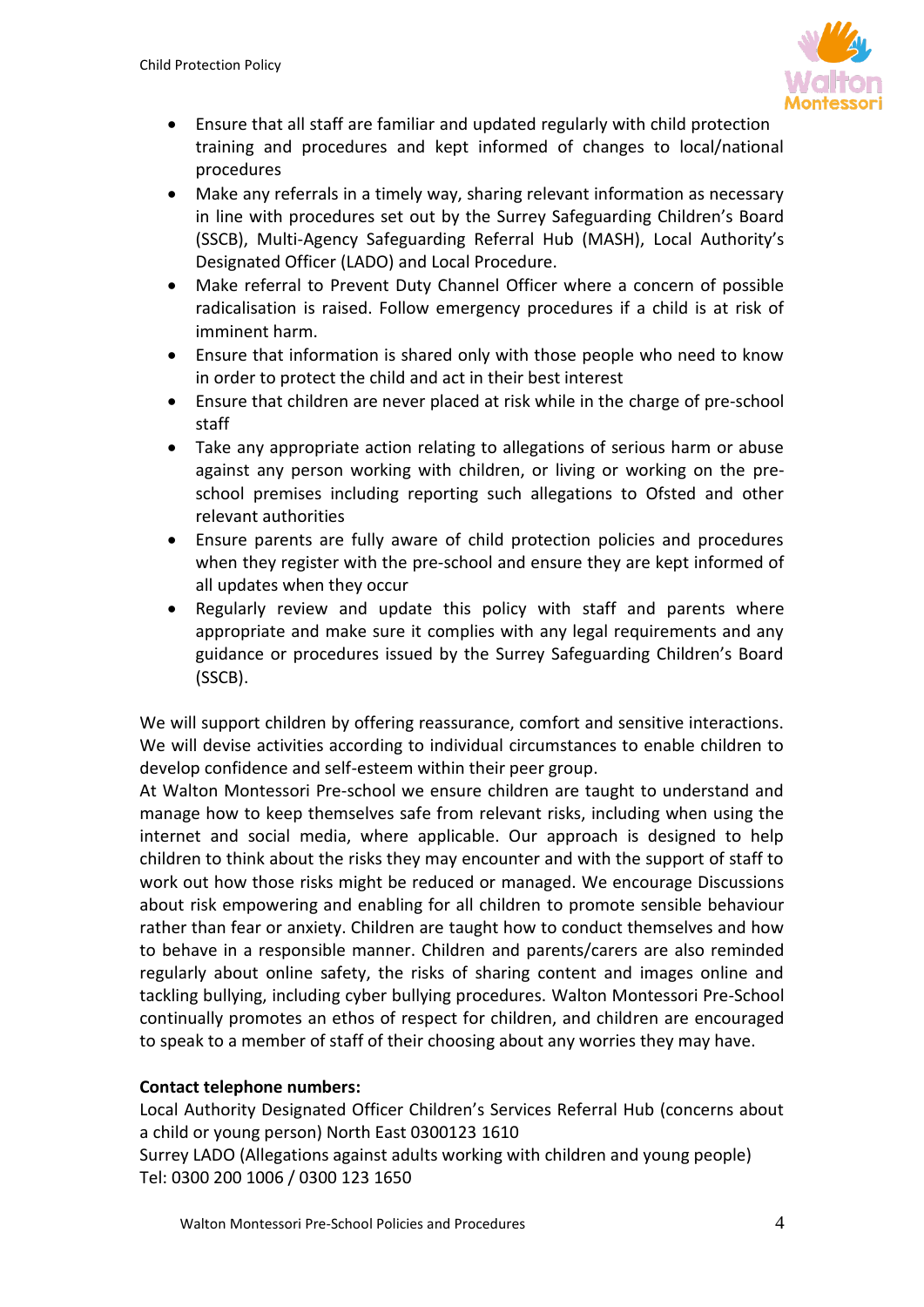

Select option 4. Safeguarding Children Unit. Select option 3 LADO

Multi Agency Safeguarding Referral Hub (MASH) 0300 4709 100

Ofsted Telephone: 0300 123 1231

DFE counter terrorism line 020 7340 7264 or 101

## **Staffing and volunteering**

Our policy is to provide a secure and safe environment for all children. We only allow an adult who is employed by the pre-school to care for children. They must have an enhanced clearance from the Disclosure and Barring Service (DBS) in order to be left alone with children. We do not allow volunteers to be alone with children or any other adult who may be present in the pre-school regardless of whether or not they have a DBS clearance.

All staff will attend child protection training and receive initial basic child protection training during the first 6 months of employment. This will include the procedures for spotting signs and behaviours of abuse/abusers/potential abusers, recording and reporting concerns and creating a safe and secure environment for the children in the pre-school. During induction staff will be given contact details for the LADO (local authority designated officer), the local authority children's services team, the Local Safeguarding Children Board (LSCB), Multi Agency Safeguarding Referral Hub (MASH) and Ofsted to enable them to report any safeguarding concerns, independently, if they feel it necessary to do so.

We have a named person within the pre-school who takes lead responsibility for safeguarding and co-ordinates child protection and welfare issues, known as the Designated Safeguarding Lead (DSL). The pre-school DSL liaises with the Local Safeguarding Children Board (LSCB) and the local authority children's social care team, undertakes specific training, including a child protection training course, and receives regular updates to developments within this field. They will attend refresher training every 2 years and attend at least yearly updates through DSL briefings run by Surrey Early Years Team.

# **The Designated Safeguarding Lead (DSL) at Walton Montessori Pre-School is: Taralyn Fuhri**

## **and Deputy Designated Safeguarding Lead (DDSL) is: Maria Colwell**

## **Either the DSL or DDSL will be on site at all times**

• We follow Surrey Safeguarding Children's Board, inter-agency escalation policy and procedure. Which can be found as 1b, of this policy and procedure pack.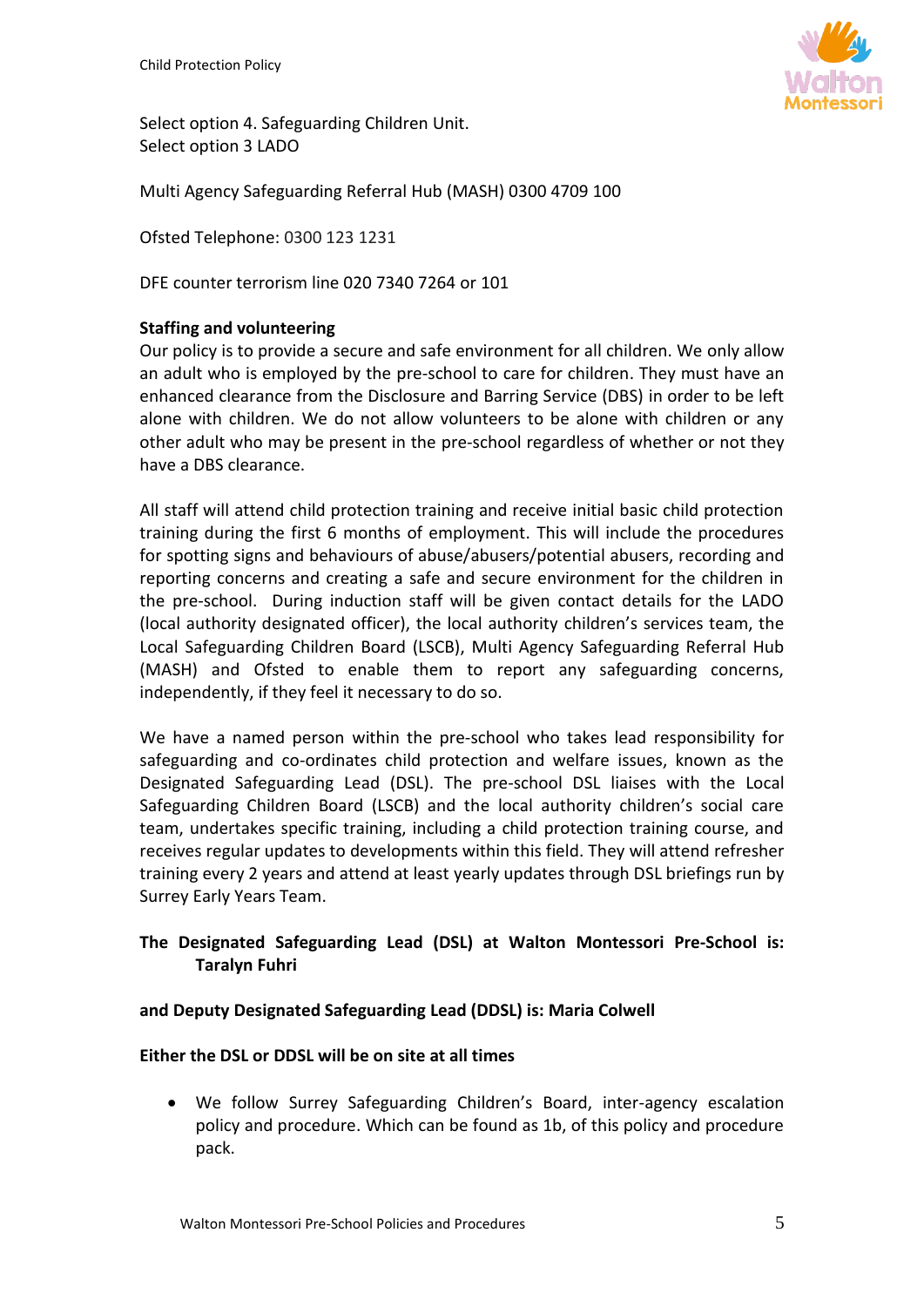

- We provide adequate and appropriate staffing resources to meet the needs of all children
- Applicants for posts within the pre-school are clearly informed that the positions are exempt from the Rehabilitation of Offenders Act 1974. Candidates are informed of the need to carry out checks before posts can be confirmed. Where applications are rejected because of information that has been disclosed, applicants have the right to know and to challenge incorrect information
- We give staff members/volunteers and students regular opportunities to declare changes that may affect their suitability to care for the children. This includes information about their health, medication or about changes in their home life.
- We request DBS checks on a regular basis or we use the DBS update service to re-check staffs' criminal history and suitability to work with children.
- We abide by the requirements of the EYFS and any Ofsted guidance in respect to obtaining references and suitability checks for all staff, students and volunteers. This is to ensure that all staff, students and volunteers working in the setting are suitable to do so
- We ensure we receive at least two written references before a new member has completed their 6 month probation with us.
- All students will have enhanced DBS checks conducted on them before their placement starts
- Volunteers, including students, do not work unsupervised. Staff who have not yet had their DBS checks through do not work unsupervised with children. Volunteers, students and staff who have not yet had their DBS checks through do not change nappies or help children with intimate care.
- Members of staff, volunteers and/or students who are still awaiting their DBS checks to be returned and have a cleared status will wear a red tabard to identify themselves that they MUST NOT be left alone with the children at any time, under any circumstance or be involved in any intimate care procedures.
- We abide by the requirements of the Safeguarding Vulnerable Groups Act (2006) and the Childcare Act 2006 in respect of any person who is disqualified from providing childcare, dismissed from our employment, or resigns in circumstances that would otherwise have led to dismissal for reasons of child protection concern
- We have procedures for recording the details of visitors to the pre-school and take security steps to ensure that we have control over who comes into the nursery. This is so that no unauthorised person has unsupervised access to the children
- All visitors/contractors will be supervised whilst on the premises, especially when in the areas the children use
- All staff have access to and comply with the whistle blowing policy which will enable them to share any concerns that may arise about their colleagues in an appropriate manner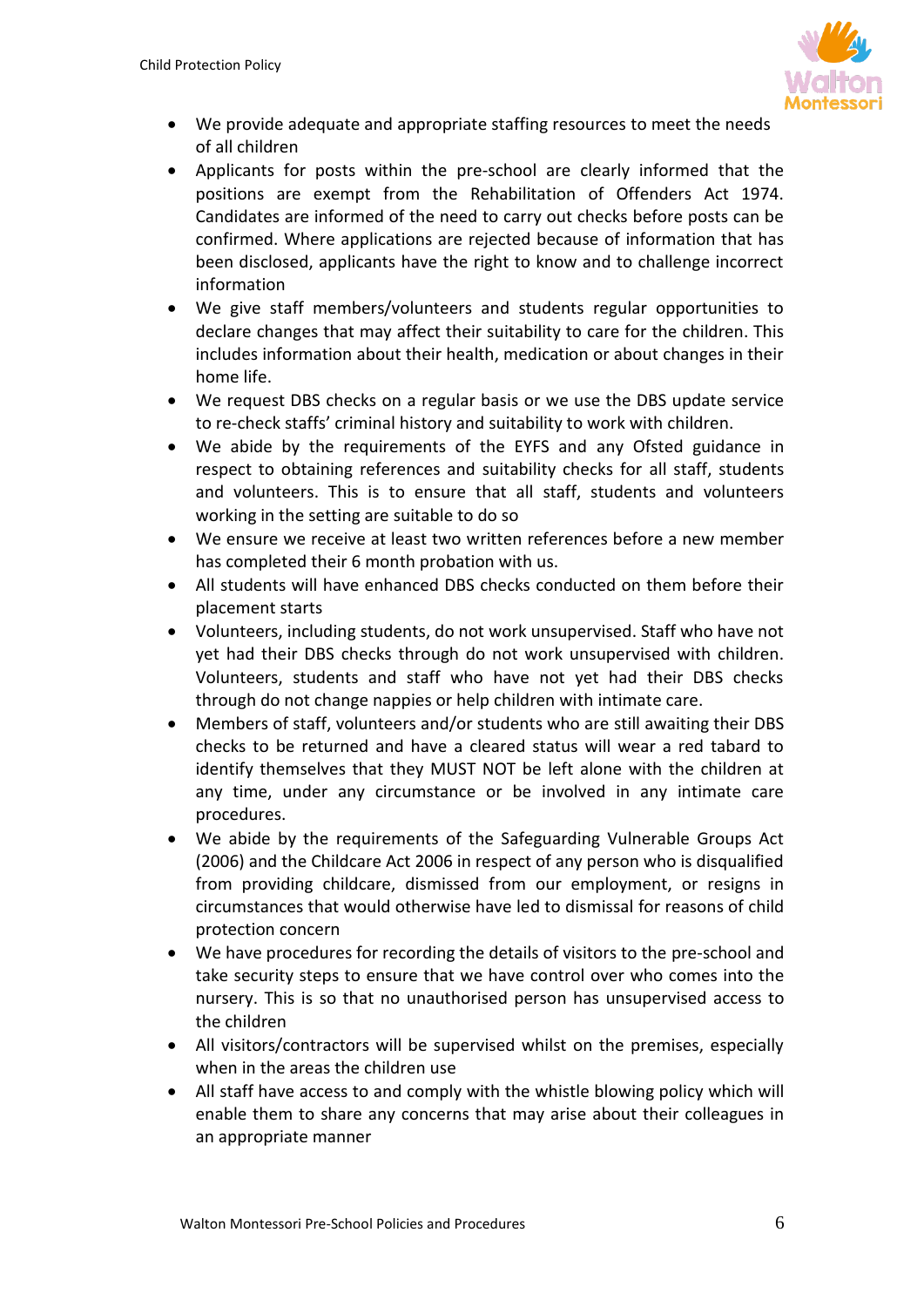

- All staff will receive regular supervision meetings where opportunities will be made available to discuss any issues relating to individual children, child protection training and any needs for further support
- The deployment of staff within the pre-school allows for constant supervision and support. Where children need to spend time away from the rest of the group, the door will be left ajar or other safeguards will be put into action to ensure the safety of the child and the adult.

# **Types of abuse and particular procedures followed**

Abuse and neglect are forms of maltreatment of a child. Somebody may abuse or neglect a child by harming them, or by failing to act to prevent harm. Children may be abused within a family, institution, or community setting by those known to them or a stranger. This could be an adult or group of adults, another child or children.

The signs and indicators listed below may not necessarily indicate that a child has been abused, but will help us to recognise that something may be wrong, especially if a child shows a number of these symptoms or any of them to a marked degree.

## **Indicators of child abuse**

- Failure to thrive and meet developmental milestones
- Fearful or withdrawn tendencies
- Aggressive behaviour
- Unexplained injuries to a child or conflicting reports from parents or staff
- Repeated injuries
- Unaddressed illnesses or injuries.

## **Recording suspicions of abuse and disclosures**

Staff should make an objective record of any observation or disclosure, supported by the Designated Lead (DSL). This record should include:

- Child's name
- Child's address
- Age of the child and date of birth
- Date and time of the observation or the disclosure
- Exact words spoken by the child
- Exact position and type of any injuries or marks seen
- Exact observation of any incident including any other witnesses
- Name of the person to whom any concern was reported, with date and time; and the names of any other person present at the time
- Any discussion held with the parent(s) (where deemed appropriate).

These records should be signed by the person reporting this and the DSL, dated and kept in a separate confidential file.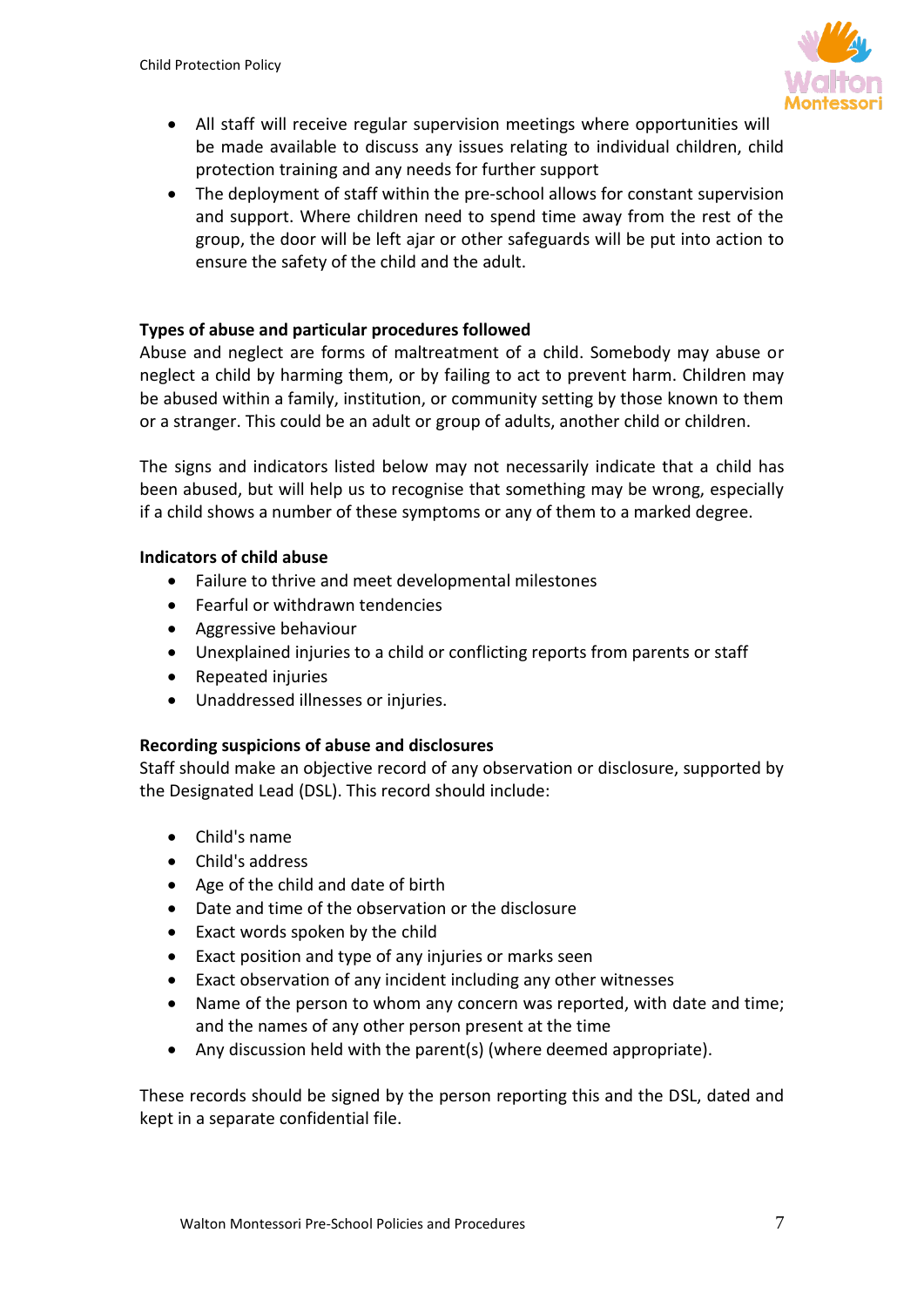

If a child starts to talk to an adult about potential abuse it is important not to promise the child complete confidentiality. This promise cannot be kept. It is vital that the child is allowed to talk openly and disclosure is not forced or words put into the child's mouth. As soon as possible after the disclosure details must be logged accurately.

Staff must not make any comments either publicly or in private about a parent's or staff's supposed or actual behaviour.

## **Physical abuse**

Action needs to be taken if staff have reason to believe that there has been a physical injury to a child, including deliberate poisoning, where there is definite knowledge, or reasonable suspicion that the injury was inflicted or knowingly not prevented. These symptoms may include bruising or injuries in an area that is not usual for a child, e.g. fleshy parts of the arms and legs, back, wrists, ankles and face.

Many children will have cuts and grazes from normal childhood injuries. These should also be logged and discussed with the pre-school manager or room leader.

Children may be abused physically through shaking or throwing. Other injuries may include burns or scalds. These are not usual childhood injuries and should always be logged and discussed with the DSL.

## **Fabricated illness**

This is also a type of physical abuse. This is where a child is presented with an illness that is fabricated by the adult carer. The carer may seek out unnecessary medical treatment or investigation. The signs may include a carer exaggerating a real illness or symptoms, complete fabrication of symptoms or inducing physical illness, e.g. through poisoning, starvation, inappropriate diet. This may also be presented through false allegations of abuse or encouraging the child to appear disabled or ill to obtain unnecessary treatment or specialist support.

## **Procedure:**

- All signs of marks/injuries to a child, when they come into pre-school or if they occur during their time at the pre-school, will be recorded as soon as noticed by a staff member
- The incident will be discussed with the parent at the earliest opportunity, where felt appropriate
- Such discussions will be recorded and the parent will have access to such records
- If there appears to be any queries regarding the circumstances, the matter will be referred to MASH

## **Sexual abuse**

Action needs be taken under this heading if the staff member has witnessed occasion(s) where a child indicated sexual activity through words, play, drawing, had an excessive pre-occupation with sexual matters, or had an inappropriate knowledge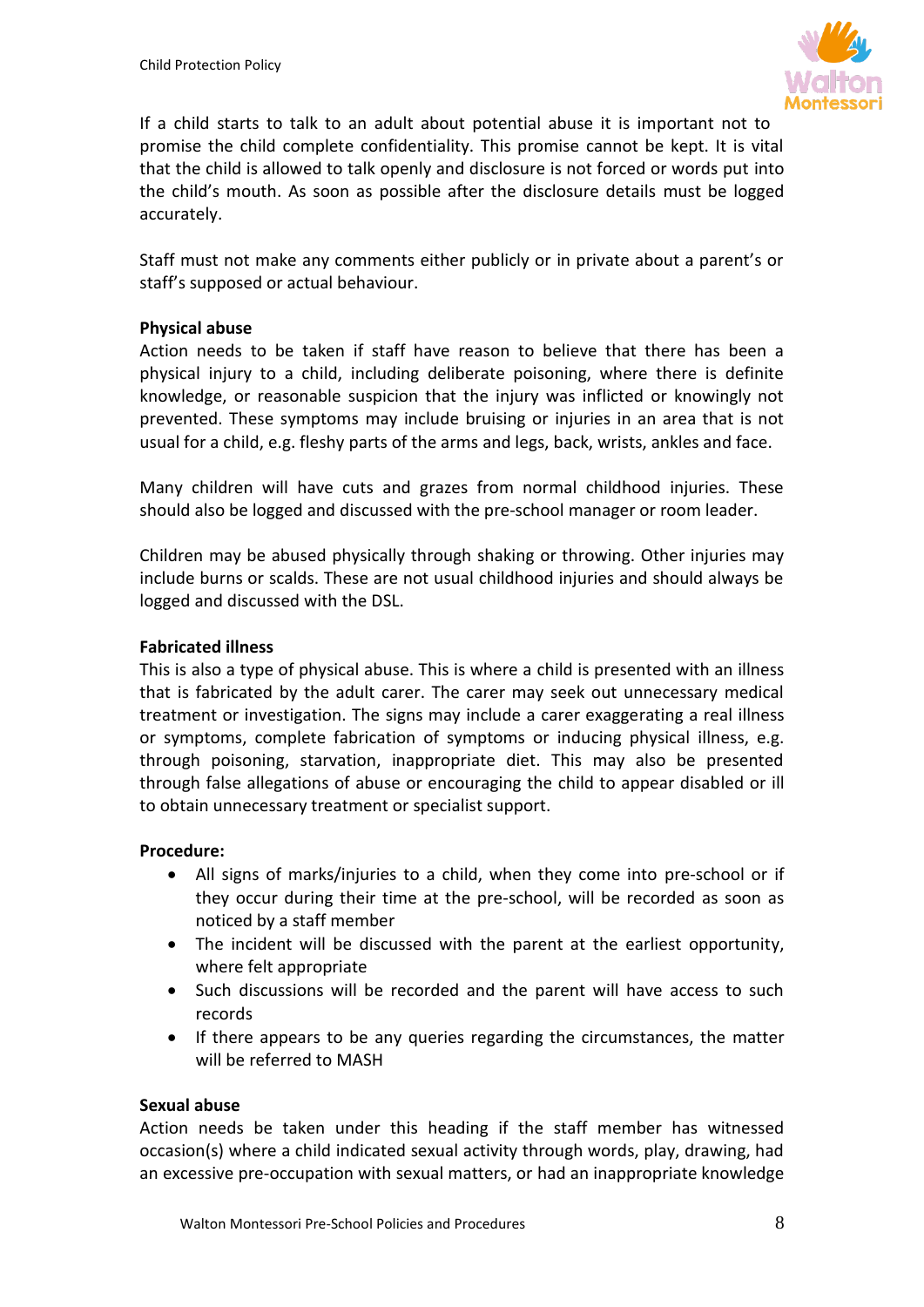

of adult sexual behaviour or language. This may include acting out sexual activity on dolls/toys or in the role play area with their peers, drawing pictures that are inappropriate for a child, talking about sexual activities or using sexual language or words. The child may become worried when their clothes are removed, e.g. for nappy changes.

# **Procedure:**

- The adult should reassure the child and listen without interrupting if the child wishes to talk
- The observed instances will be detailed in a confidential report
- The observed instances will be reported to the DSL
- The matter will be referred to the local authority children's social care team
- A sensitive and confidential discussion will be held with the parents/carers of any other children party to inappropriate play.

# **Child Sexual Exploitation**

A complex form of child abuse which can manifest itself in different ways. It involves children or young people receiving something – for example, accommodation, drugs, gifts, or affection – as a result of them performing sexual activities, or having others perform sexual activities on them. It can occur without physical contact, when children are groomed to post sexual images of themselves on the internet.

In all cases those exploiting the child or young person have power over them, perhaps by virtue of their age or physical strength. Exploitation relationships are characterised in the main by the child's limited availability of choice, compounding their vulnerability. The equality can take many forms but the most obvious include fear, deception, coercion and violence. Child sexual exploitation occurs across the social spectrum and can be targeted at boys, girls, older and younger children, from stable and affluent homes as well as from less advantaged backgrounds, in urban and rural communities.

However, there are certain groups who are particularly at risk:

- Those who live in unstable home situations and who may move around regularly.
- Disabled children and those with learning difficulties
- Children in care or those who regularly run away from home

Recognising those groups of children vulnerable to abuse of this kind and identifying warning signs helps us to ensure that we are doing all we can to keep our children safe from harm and exploitation.

# **Signs include:**

- Underage sexual activity
- Inappropriate sexual or sexualised behaviour
- Sexually risky behaviour, 'swapping' sex
- Repeat sexually transmitted infections
- In girls, repeated pregnancy, abortions and/or miscarriages
- Receiving unexplained gifts or gifts from unknown sources
- Having multiple mobile phones and worrying about losing contact via mobile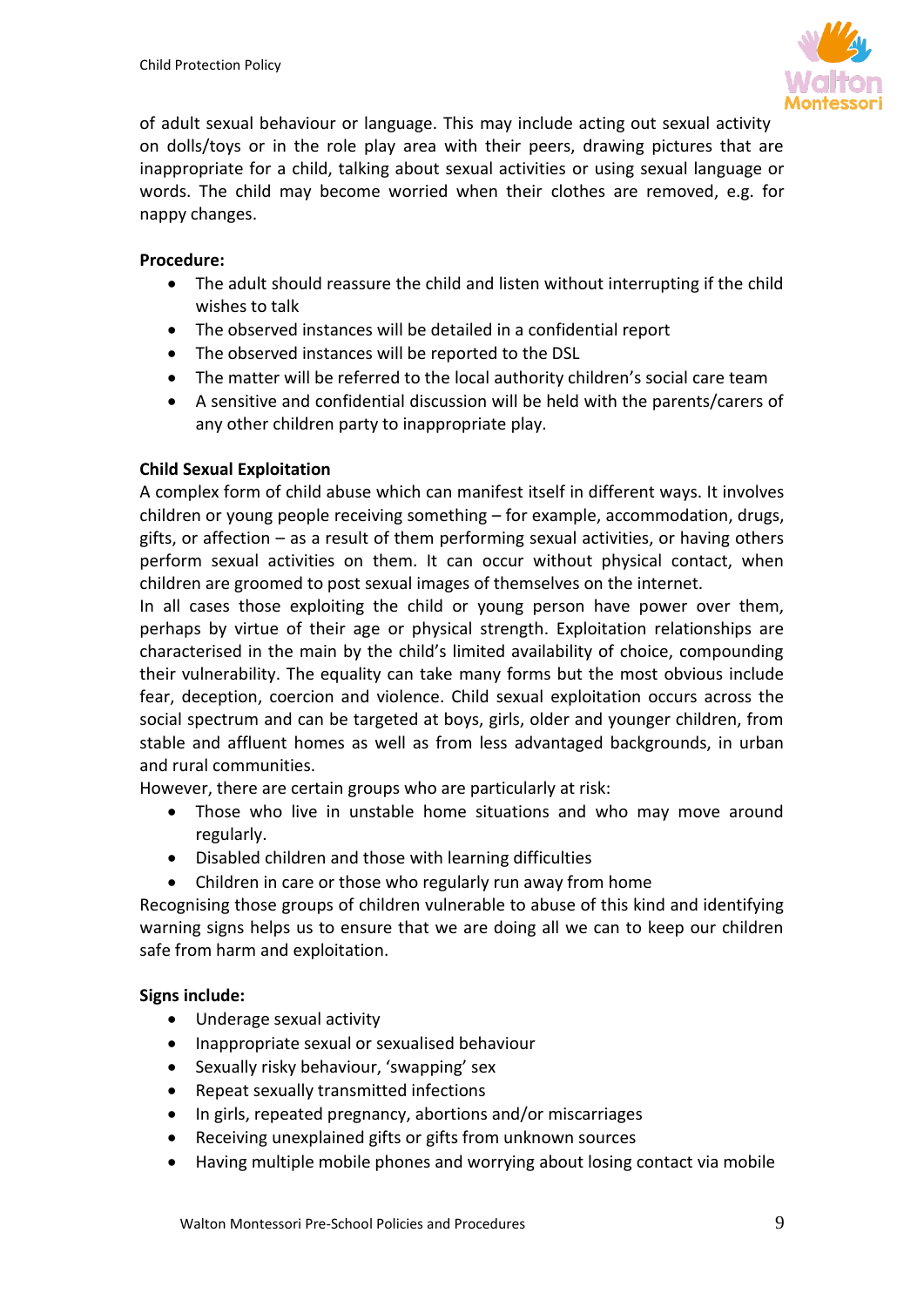

- Having unaffordable new things, or expensive habits
- Changes in the way they dress
- Going to hotels or other unusual locations to meet friends
- Seen at known places of concern
- Moving around the country, appearing in new towns or cities, not knowing where they are
- Getting in/out of different cars driven by unknown adults
- Having older boyfriends or girlfriends
- Contact with known perpetrators
- Involved in abusive relationships, intimidated and fearful of certain people or situations
- Hanging out with groups of older people, or anti-social groups, or with other vulnerable peers
- Associating with other young people involved in sexual exploitation
- Recruiting other young people to exploitation situations
- Truancy, exclusion, disengagement with school, opting out of education altogether
- Unexplained changes in behaviour or personality (chaotic, aggressive, sexual)
- Mood swings, volatile behaviour, emotional distress
- Self harming, suicidal thoughts, suicide attempts, over dosing, eating disorders
- Drug or alcohol misuse
- Getting involved in crime
- Police involvement, police records
- Involved in gangs, gang fights, gang membership
- Injuries from physical assault, physical restraint, sexual assault

The above list is not exhaustive or definitive but it does highlight common signs which can assist us in identifying children or young people who may be victims of sexual exploitation. (Although it would be rare to see these signs in the children at Walton Montessori Pre-School there is always a potential and it might be that you see signs from an older sibling collecting or something the child says to you)

# **Emotional abuse**

Action should be taken under this heading if the staff member has reason to believe that there is a noticeable severe, adverse effect on the behaviour and emotional development of a child caused by suspected persistent or severe ill treatment or rejection.

This may include extremes of discipline where a child is shouted at or put down on a consistent basis, lack of emotional attachment by a parent, or it may include parents or carers placing inappropriate age or developmental expectations upon them. Emotional abuse may also be imposed through the child witnessing domestic abuse and/or alcohol and drug misuse by the adults caring for them.

The child is likely to show extremes of emotion with this type of abuse. This may include shying away from an adult who is abusing them and becoming withdrawn,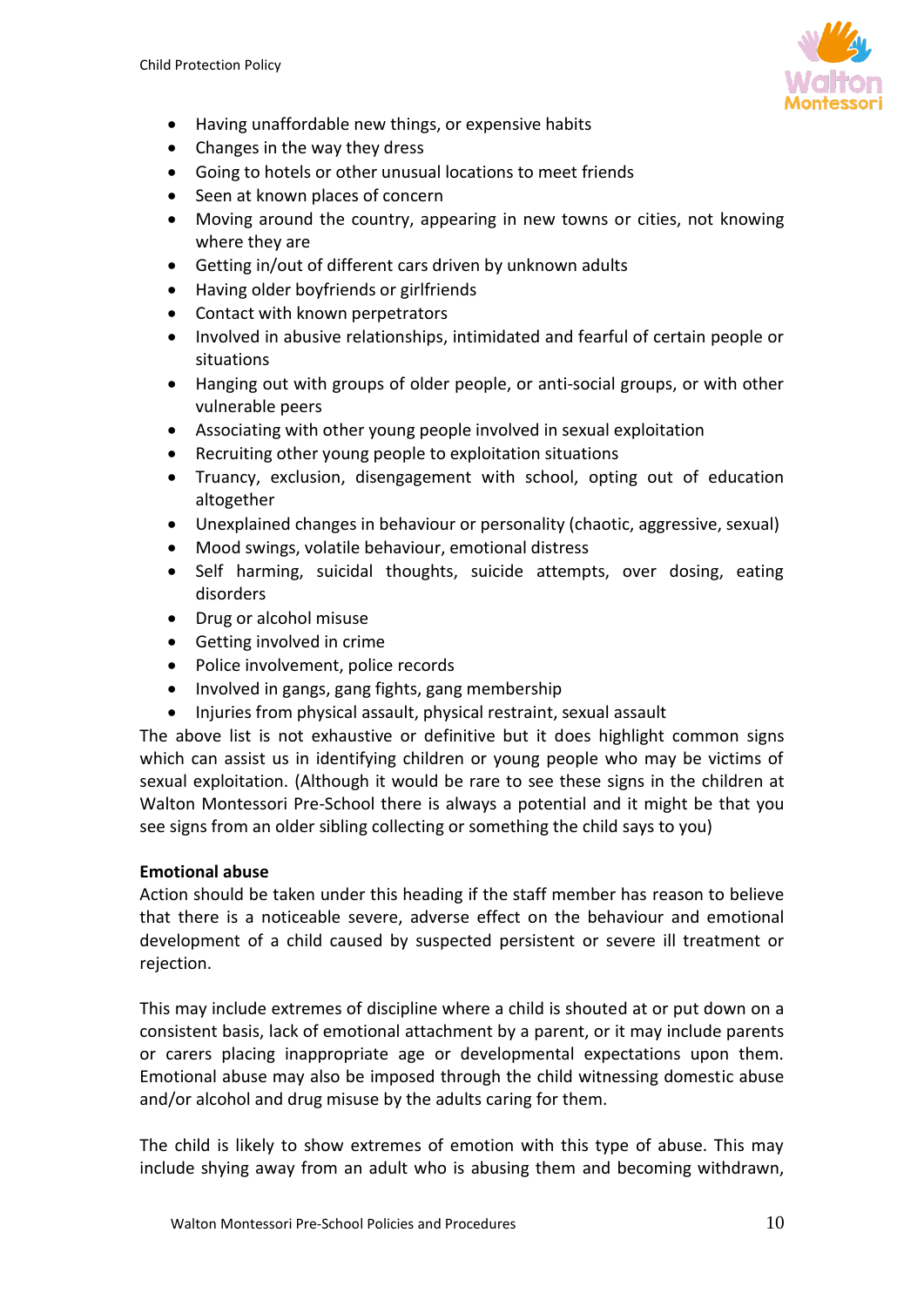

aggressive or clingy in order to receive their love and attention. This type of abuse is harder to identify, as the child is not likely to show any physical signs.

## **Procedure:**

- The concern should be discussed with the DSL. The concern will also be discussed with the parent
- Such discussions will be recorded and the parent will have access to such records
- An Early Health Assessment form may need to be completed
- If there appears to be any queries regarding the circumstances, the matter will be referred to MASH

## **Neglect**

Action should be taken under this heading if the staff member has reason to believe that there has been persistent or severe neglect of a child (for example, by exposure to any kind of danger, including cold, starvation or failure to seek medical treatment when required on behalf of the child), which results in serious impairment of the child's health or development, including failure to thrive.

Signs may include a child persistently arriving at pre-school unwashed or unkempt, wearing clothes that are too small (especially shoes that may restrict the child's growth or hurt them), arriving at pre-school in the same nappy they went home in or a child having an illness that is not being addressed by the parent. A child may also be persistently hungry if a parent is withholding food or not providing enough for a child's needs.

Neglect may also be shown through emotional signs, e.g. a child may not be receiving the attention they need at home and may crave love and support at nursery. They may be clingy and emotional. In addition, neglect may occur through pregnancy as a result of maternal substance abuse.

## **Procedure:**

- The concern will be discussed with the parent
- Such discussions will be recorded and the parent will have access to such records
- An Early Health Assessment form may need to be completed
- If there appears to be any queries regarding the circumstances, the matter will be referred to MASH

## **Peer on peer abuse**

If a member of staff thinks that a child may pose a risk of harm to himself or others, including serious cases of bullying, the member of staff should report their concern to the DSL as soon as possible.

All staff members need to be aware:

- a. Safeguarding issues can manifest themselves via peer on peer abuse
- b. Children are capable of abusing their peers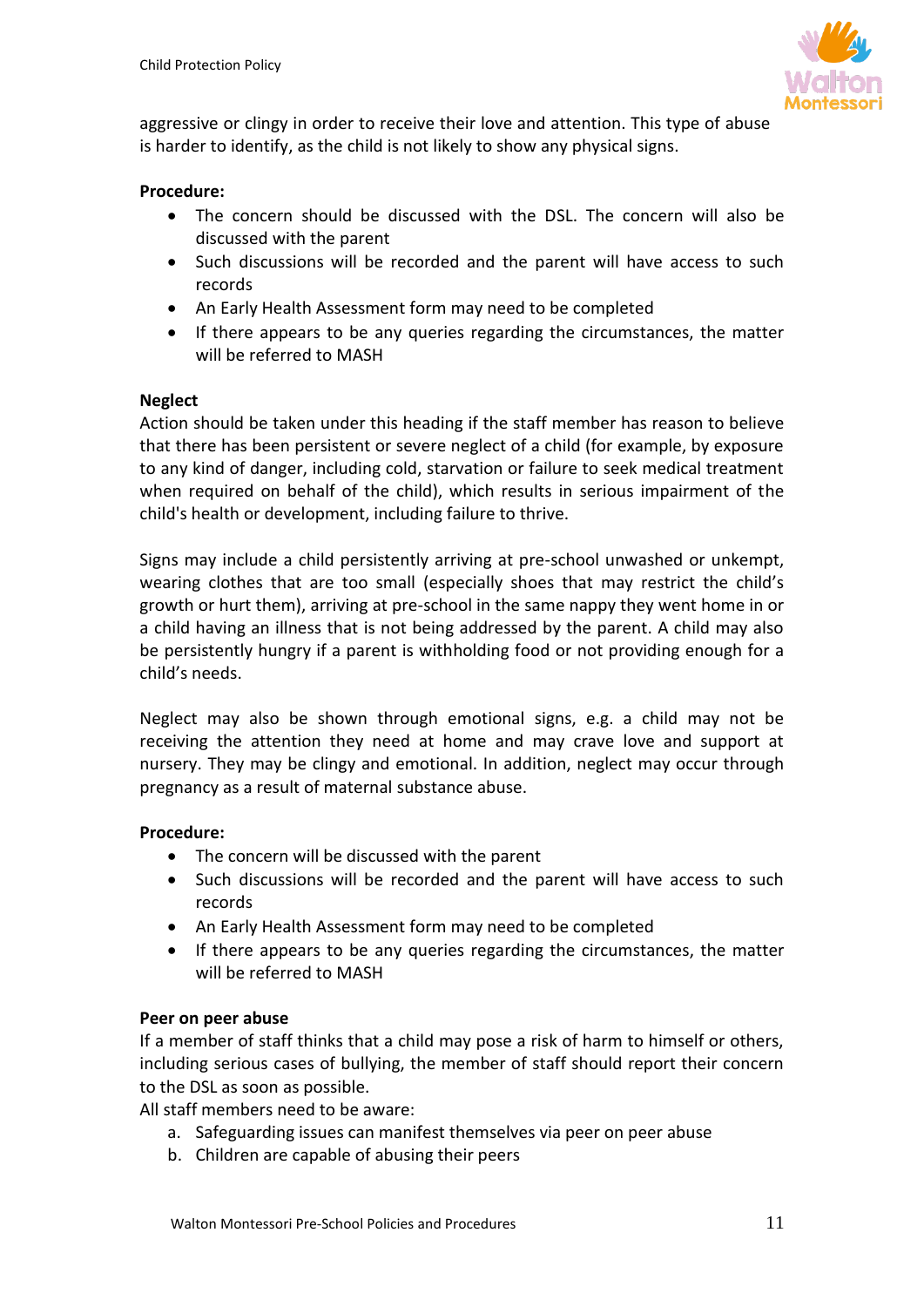

Such abuse should never be tolerated or normalised through the common myth that it is part of growing up. This is most likely to include:

- bullying, including cyber bullying
- gender based violence
- grooming
- inappropriate or harmful sexualised play
- sexual assaults
- sexting
- gender issues within groups of boys and girls.

Should an allegation of abuse be made against another child, all children involved will be treated as being 'at risk'. Where there is reasonable cause to suspect that a child is suffering, or likely to suffer significant harm, the allegation will be referred to children's social care. The concern may indicate that one or more of the children concerned may be in need of additional support by local agencies and in those cases the DSL should follow local inter-agency procedures.

## **Risk of Extremism/ radicalisation**

From 1<sup>st</sup> July 2015 all early years and later years registered providers must have regard to their duty under section 26 of the counter terrorism and security act 2015. The duty states that we must have "due regard to the need to prevent people from being drawn into terrorism"

The government defines extremism as a vocal or active opposition to fundamental British Values, including democracy, the role of the law, individual liberty and mutual respect and tolerance of different faiths and beliefs.

Some children and families are at risk of being radicalised: adopting beliefs and engaging in activities which are harmful, criminal or dangerous. Islamic extremism is the most widely publicised form and all staff should remain alert to the risk of radicalisation into white supremacy extremism.

All staff complete online training to help them identify signs of extremism. Opportunities are provided for children to discuss issues of religion, ethnicity and culture throughout the year in pre-school.

In order to meet this, Walton Montessori Pre-School will follow the four themes of the Prevent Duty, which are:

- 1. Risk assessment
- 2. Working in partnership
- 3. Staff training
- 4. IT policies.

Further information on the "Prevent Duty" can be found <https://www.gov.uk/government/publications/prevent-duty-guidance>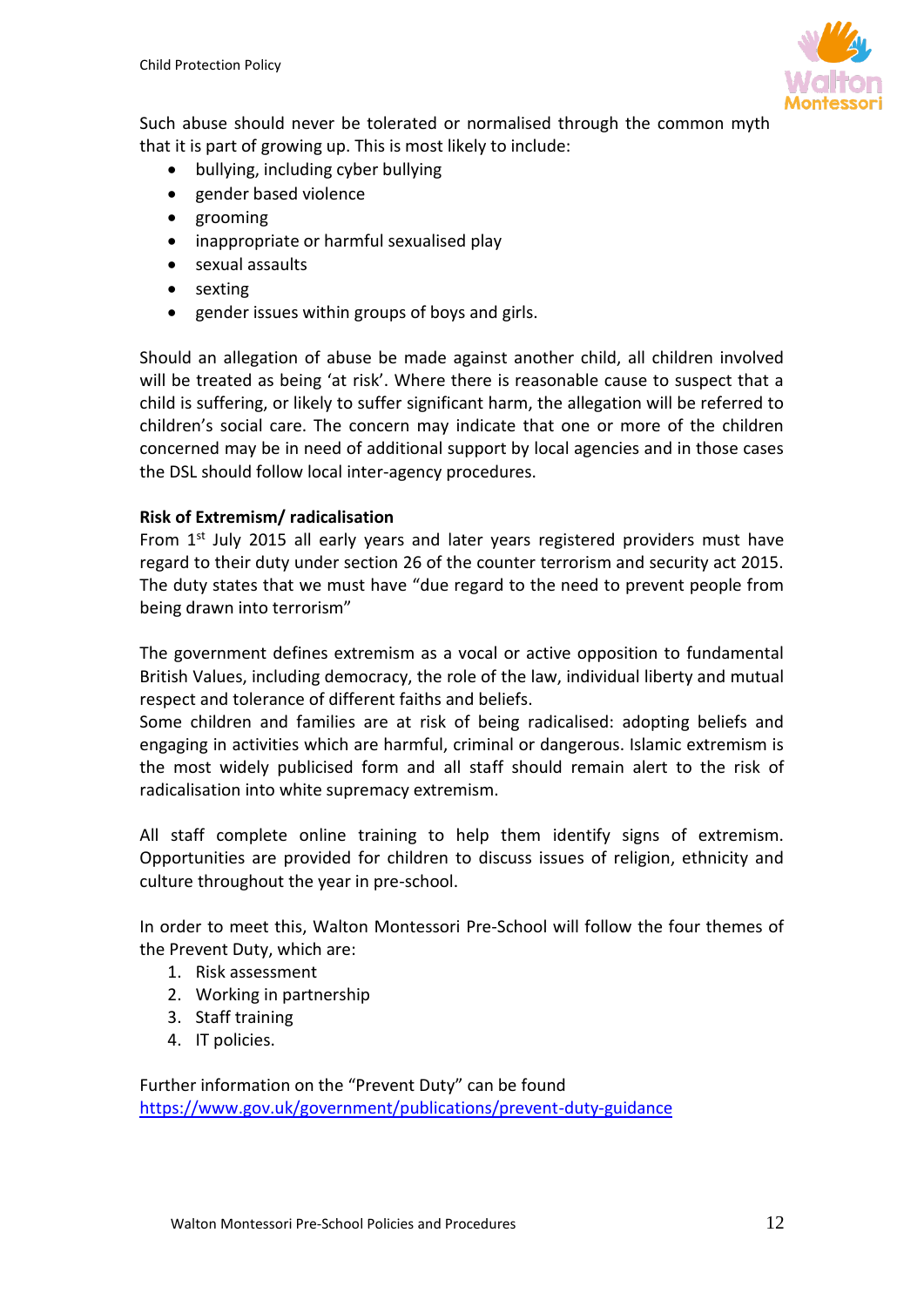

## **Risk Assessment**

Staff have regard to the demographics of the local area and keep informed about local issues affecting the community.

Walton Montessori Pre-School aims to minimise the possibility of radicalisation through keeping up to date with local and national issues, addressing potential concerns as they arise and following the guidance set out in this policy.

#### **Working in Partnership**

Walton Montessori Pre-School aims to have good relationships with parents/carers/families and the wider community.

We will follow the guidance of the Early Years Foundation Stage Framework in relation to Personal, Social and Emotional development and Understanding of the World and guidance from the Department of Education on "British Values".

We will ensure that the DSL is able to sign post families who are concerned about radicalisation to the correct authority and support mechanisms.

#### **Informing parents**

Parents are normally the first point of contact. If a suspicion of abuse is recorded, parents are informed at the same time as the report is made, except where the guidance of MASH/ local authority children's social care team/Police does not allow this. This will usually be the case where the parent or family member is the likely abuser, or where a child may be endangered by this disclosure. In these cases the investigating officers will inform parents.

## **Confidentiality**

All suspicions, enquiries and external investigations are kept confidential and shared only with those who need to know. Any information is shared in line with guidance from MASH.

#### **Support to families**

The pre-school takes every step in its power to build up trusting and supportive relations among families, staff, students and volunteers within the pre-school.

The pre-school continues to welcome the child and the family whilst enquiries are being made in relation to abuse in the home situation. Parents and families will be treated with respect in a non-judgmental manner whilst any external investigations are carried out in the best interests of the child.

Confidential records kept on a child are shared with the child's parents or those who have parental responsibility for the child, only if appropriate in line with guidance of MASH with the proviso that the care and safety of the child is paramount. We will do all in our power to support and work with the child's family.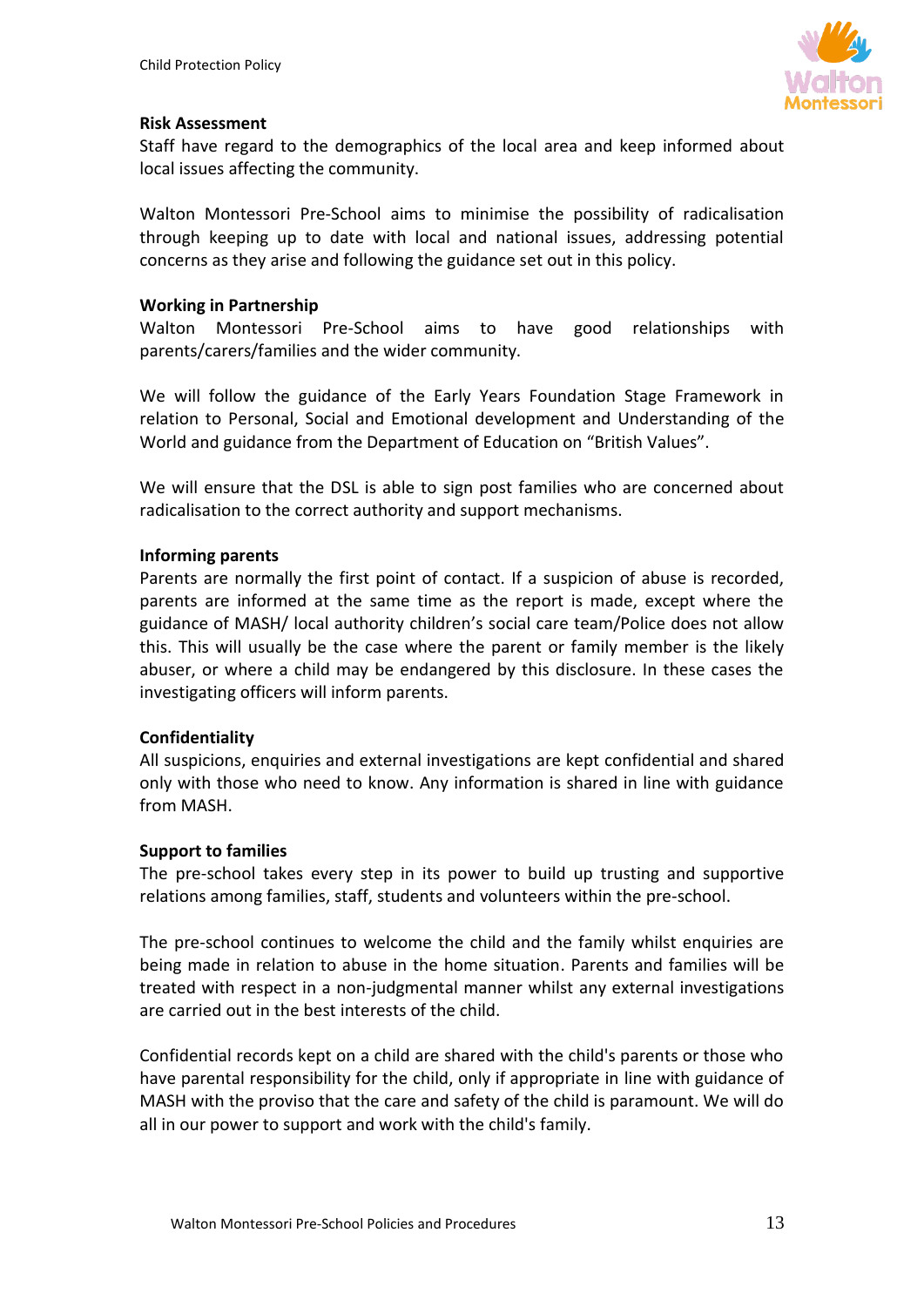

## **Allegations against a member of staff**

If an allegation is made against a member of staff, student or volunteer or any other person who lives or works on the pre-school premises regardless of whether the allegation relates to the pre-school premises or elsewhere, we will follow the procedure below.

The allegation should be reported to the manager. If this person is the subject of the allegation then this should be reported to Head Office.

The Local Authority Designated Officer (LADO), Ofsted and the MASH will then be informed immediately in order for this to be investigated by the appropriate bodies promptly:

- The LADO will be informed immediately for advice and guidance
- A full investigation will be carried out by the appropriate professionals (LADO, Ofsted, MASH) to determine how this will be handled
- The pre-school will follow all instructions from the LADO, Ofsted, MASH and ask all staff members to do the same and co-operate where required
- Support will be provided to all those involved in an allegation throughout the external investigation in line with LADO support and advice
- Walton Montessori Pre-School reserves the right to suspend any member of staff during an investigation
- All enquiries/external investigations/interviews will be documented and kept in a locked file for access by the relevant authorities
- Unfounded allegations will result in all rights being re-instated
- Founded allegations will be passed on to the relevant organisations including the local authority children's social care team and where an offence is believed to have been committed, the police, and will result in the termination of employment. Ofsted will be notified immediately of this decision. The nursery will also notify the Disclosure and Barring Service (DBS) to ensure their records are updated
- All records will be kept until the person reaches normal retirement age or for 10 years if that is longer. This will ensure accurate information is available for references and future DBS checks and avoids any unnecessary reinvestigation
- The pre-school retains the right to dismiss any member of staff in connection with founded allegations following an inquiry
- Counselling will be available for any member of the pre-school who is affected by an allegation, their colleagues in the pre-school and the parents.

Walton Montessori Pre-School has a clear commitment to protecting children and promoting welfare. Should anyone believe that this policy is not being upheld, it is their duty to report the matter to the attention of the DSL or Head Office at the earliest opportunity.

## **Private fostering arrangements**

This is when a person, other than a parent or close relative cares for a child for a period of 28 days or more, with the agreement of the child's parents. It applies to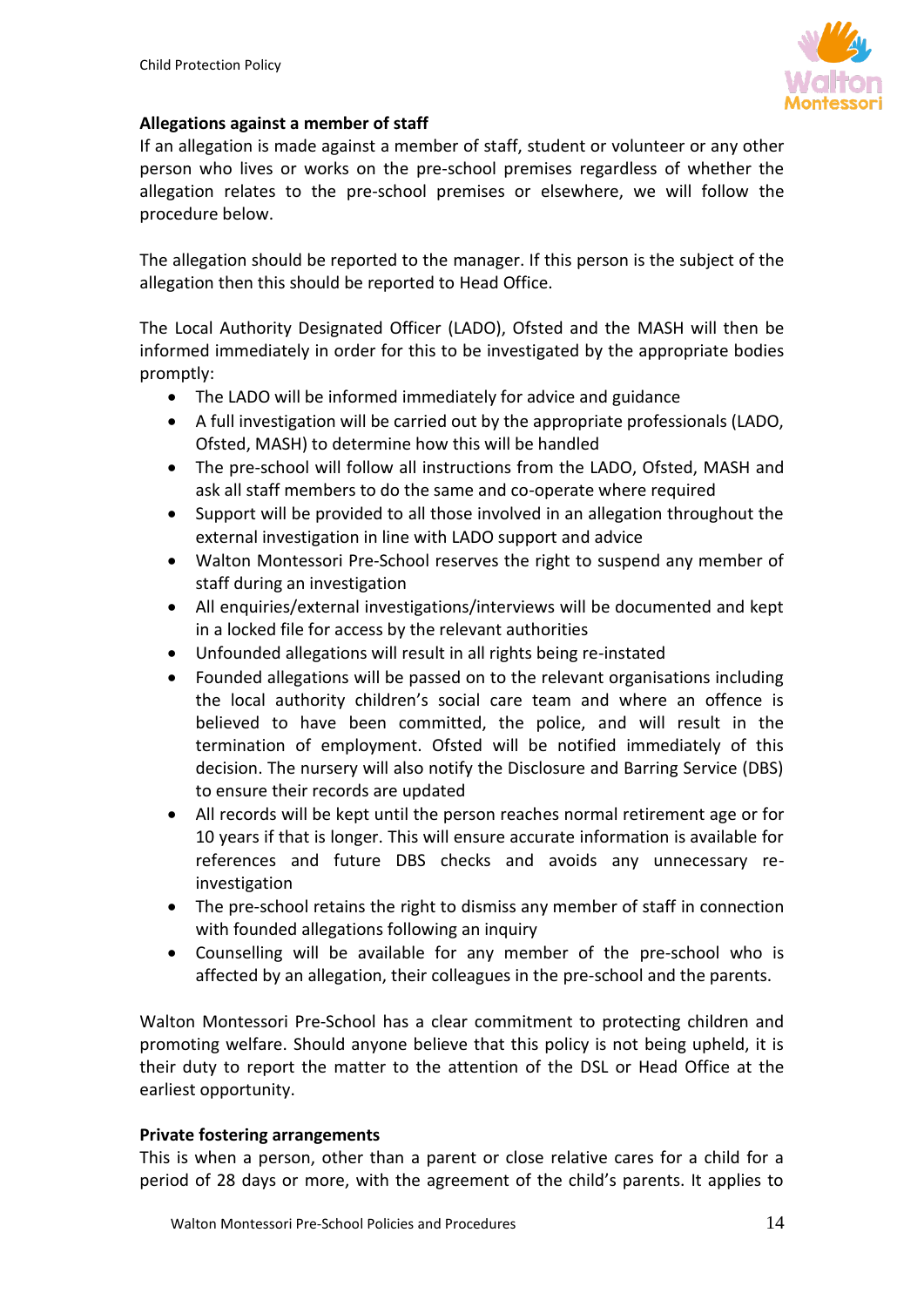

children under the age of 16, or aged under 18 if the child is disabled. Children looked after by the local authority or who are placed in a residential home for care or in a hospital are not considered to be privately fostered.

Private fostering occurs in all cultures, including British culture and children may be privately fostered at any age.

Most privately fostered children remain safe and well, but safeguarding concerns have been raised in some cases and it is important for all staff members to be alert to the possible safeguarding issues, including the possibility that a child has been trafficked into the country.

By law a parent, private foster carer or other persons involved in making a private fostering arrangement must notify children's services as soon as possible.

## **Mobile Phones, Smart Watches and Cameras**

Mobile phones may not be used at any time while you are working with children. All mobile phones must be stored in the office. They can be used off the premises during breaks and where provided in staff rooms.

All visitors must be asked to leave any technology they may have in the office during long visits, including parents who are settling children in.

If you have a Smart watch this must be taken off while working with children. Parents should be asked to leave their watch in the office if they are staying for a long visit.

Parents may not use their mobile phones or smart watches while on the premises and all staff are expected to ask parents not to do so if this situation occurs.

Information about children must not leave the premises as a result anyone found with photographs of pre-school children on their mobile phone or smart watch will be subject to a disciplinary hearing.

## **Photographs**

Photographs of children can only be taken on pre-school cameras for use in Early Learning Journals or for displays in the setting.

Parents should be asked to sign a consent form.

If on an outing photographs can be taken of children on the pre-school camera for observation and assessment or display purposes. This should then be uploaded to a pre-school computer and deleted from the camera, so that photographs of children do not travel with you.

No printed photographs of children can be taken outside the pre-school.

When using photographs of children for observations ensure other children are not in the picture as parents have the right to take the learning journeys, but may not take pictures of other peoples children.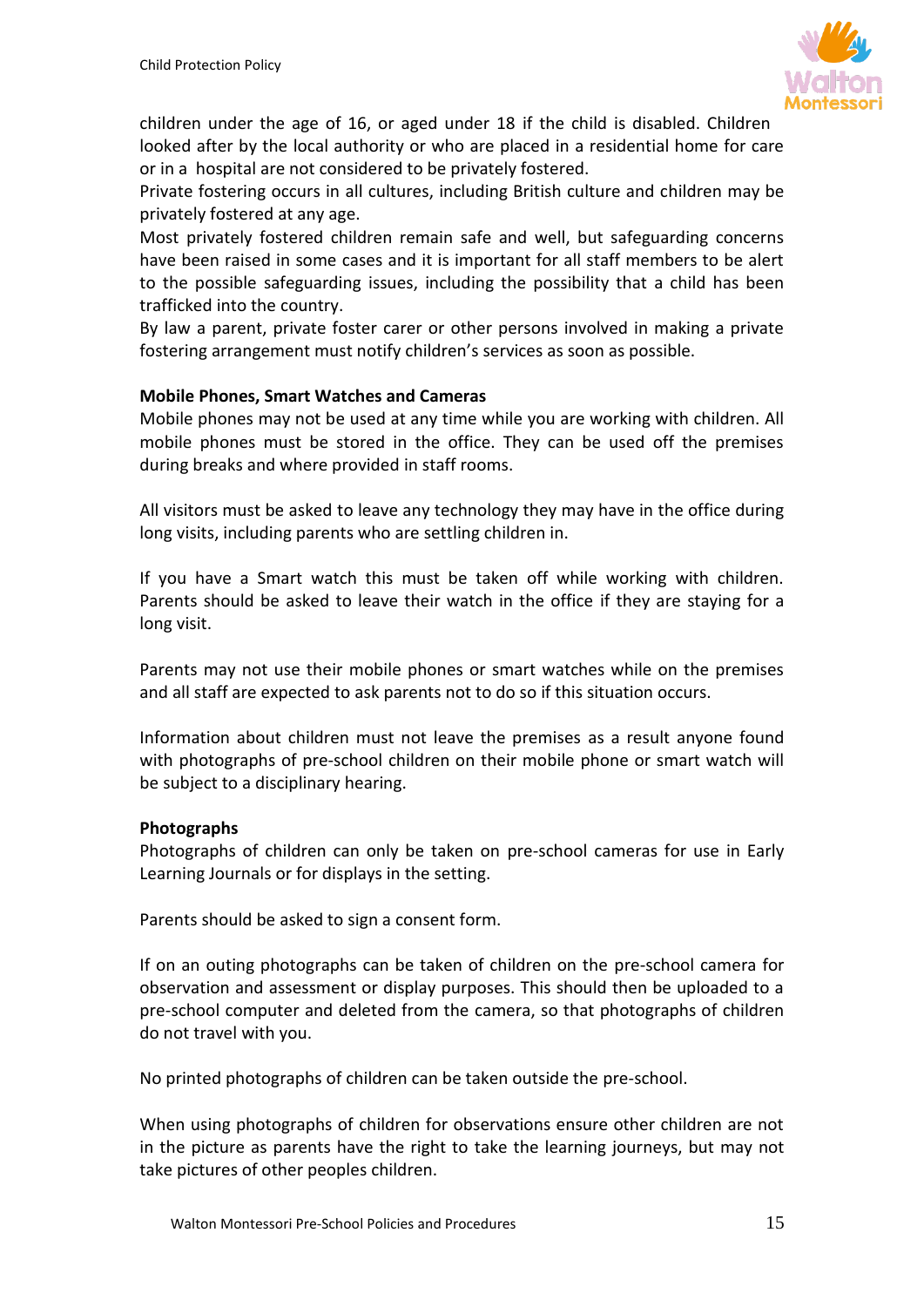

Once used photographs should be regularly deleted from pre-school cameras.

Anyone observed taking photographs of the pre-school from outside the setting must be strongly challenged, this is in order to safeguard children.

Staff found with images of children from the pre-school on their person or in personal belongings will be subject to a disciplinary hearing.

## **Online Safety**

The Online Safety Co-ordinator is: Taralyn Fuhri

All our staff and volunteers receive online safety training before planning an activity that requires the child to access an online resource.

Our children, parents, volunteers and staff increasingly use electronic equipment on a daily basis to access the internet and share content and images via social networking sites such as Facebook, Twitter, MSN, Tumblr, Snapchat and Instagram. Unfortunately some adults and young people/children will use these technologies to harm children. The harm might range from sending harmful or abusive texts and emails, to grooming and enticing children to engage in sexually harmful conversations, webcam photography or face-to-face meetings.

Children may also be distressed or harmed by seeing or accessing inappropriate websites that promote unhealthy lifestyles, extremist behaviour and criminal activity.

No child has unsupervised access to the internet at any time.

Many children own or have access to hand held devices and parents are encouraged to consider measures to keep their children safe when using the internet and social media at home and in the community.

None of the children's computers they have access to are set up to be able to go on line and internet access for the children will be tailored for educational use and will include appropriate filtering. Staff will guide children in online activities that will support their learning.

Staff are responsible for:

- monitoring the websites being used by the children during pre-school sessions
- ensuring that material accessed by children is appropriate
- Cyber bullying and sexting by children will be treated as seriously as any other type of bullying and will be managed through our anti-bullying procedures. Serious incidents may be managed in line with the above child protection procedure.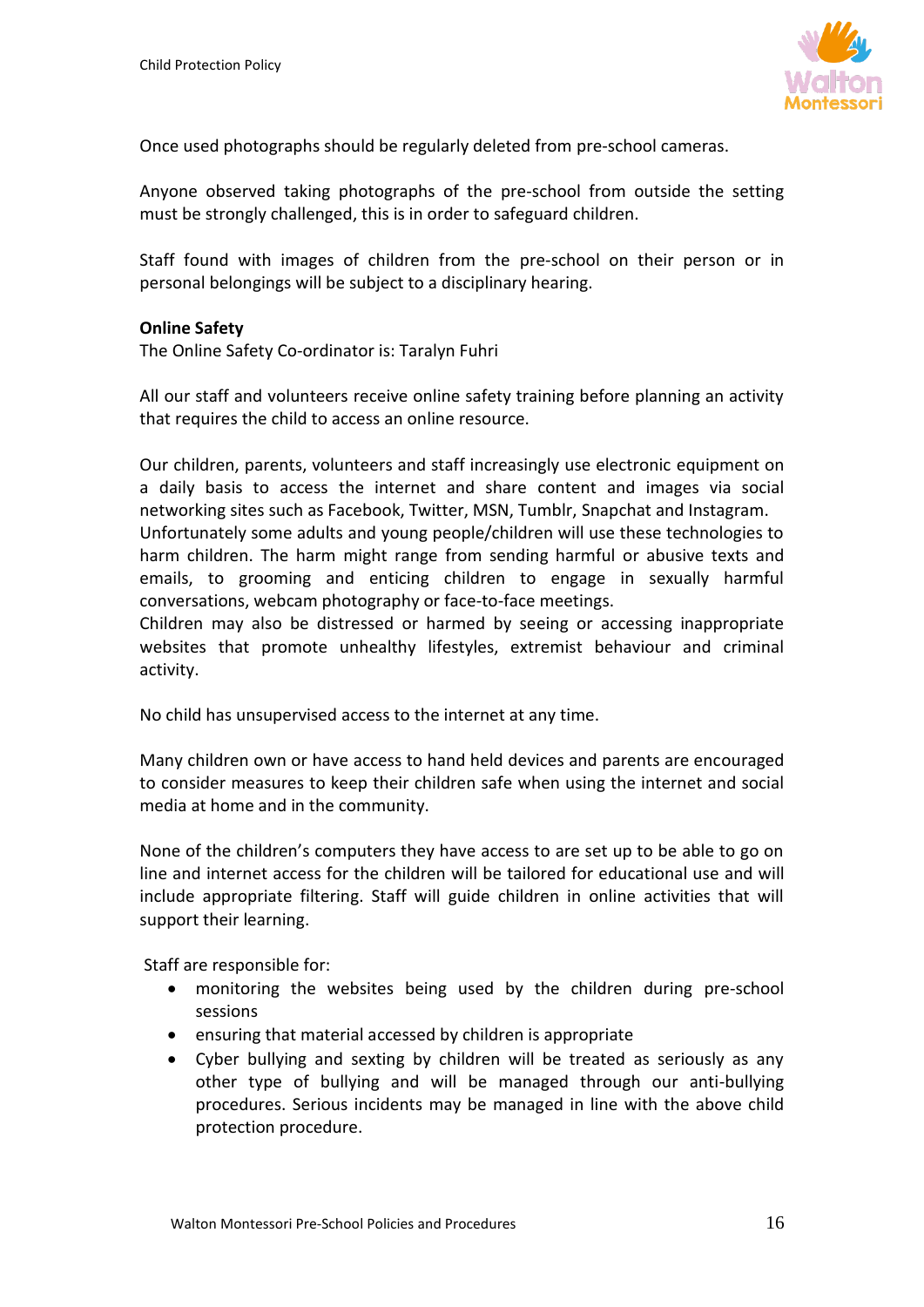

• ensuring that Online Safety Co-ordinator is informed immediately if staff or children discover unsuitable sites that have been accessed on the pre-school PC or Laptop, so that the filters can be reviewed

## **Female Genital Mutilation**

FGM is the collective name given to a range of procedures involving the partial or total removal of external female genitalia for non-medical reasons. It has no health benefits and harms girls and women in many ways. The practice, which is most commonly carried out without anaesthetic, can cause intense pain and distress and long-term health consequences, including difficulties in childbirth. Symptoms may include bleeding, painful areas, and acute urinary retention, urinary infection, wound infection, septicaemia, and incontinence, vaginal and pelvic infections with depression and post-traumatic stress disorder as physiological concerns.

FGM is carried out on girls of any age, from young babies to older teenagers and adult women, all staff are trained to be aware of the risk indicators. Many such procedures are carried out abroad so all staff should be alert to suspicions or concerns expressed by a female child/young person about going on a long holiday.

In England, Wales and Northern Ireland, the practice is illegal under the Female Genital Mutilation Act 2003. Any person found guilty of an offence under the Female Genital Mutilation Act2003 is liable to a maximum penalty of 14 years imprisonment or a fine, or both.

It is in our duty of care to report any suspicions or known FGM cases to the police, especially if:

- We have been informed by a female under 18 years old that an act of FGM has been carried out on her
- We observe physical signs which appear to show an act of FGM has been carried out on a girl under 18 years old, and have no reason to believe that the act was necessary for the girl's physical or mental health, or for purposes connected with labour or birth.

## **Forced Marriage**

A forced marriage is a marriage in which the female (and sometimes a male) does not consent to the marriage but is coerced into it. Coercion may include physical, psychological, financial, sexual and emotional pressure. It may also involve physical or sexual violence and abuse.

A forced marriage is not the same as an arranged marriage.

Children may be married at a very young age and well below the age of consent in England. Staff receive training and should be particularly alert to suspicions or concerns raised by a child about being taken abroad and not being allowed to return to England.

Since June 2014 forcing someone to marry has become a criminal offence in England and Wales under the Anti-Social Behaviour, Crime and Policing Act 2014.